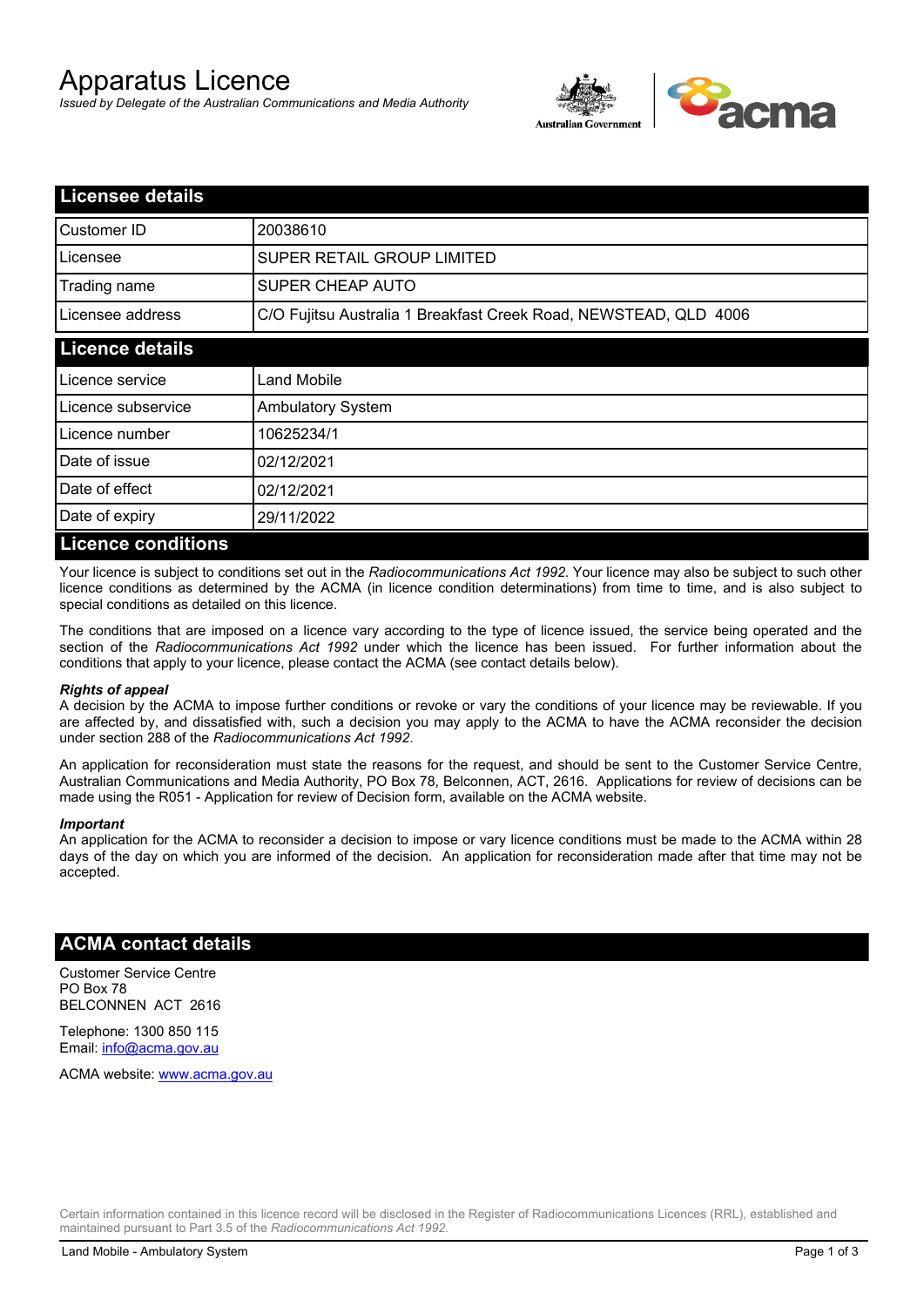# **Advisory Notes applying to licence no.: 10625234/1**

Conditions applicable to the operation of Ambulatory System station(s) authorised under this licence can be found in the Radiocommunications Licence Conditions (Apparatus Licence) Determination and the Radiocommunications Licence Conditions (Land Mobile Licence) Determination. Copies of these determinations are available from the ACMA and from the ACMA home page (www.acma.gov.au).